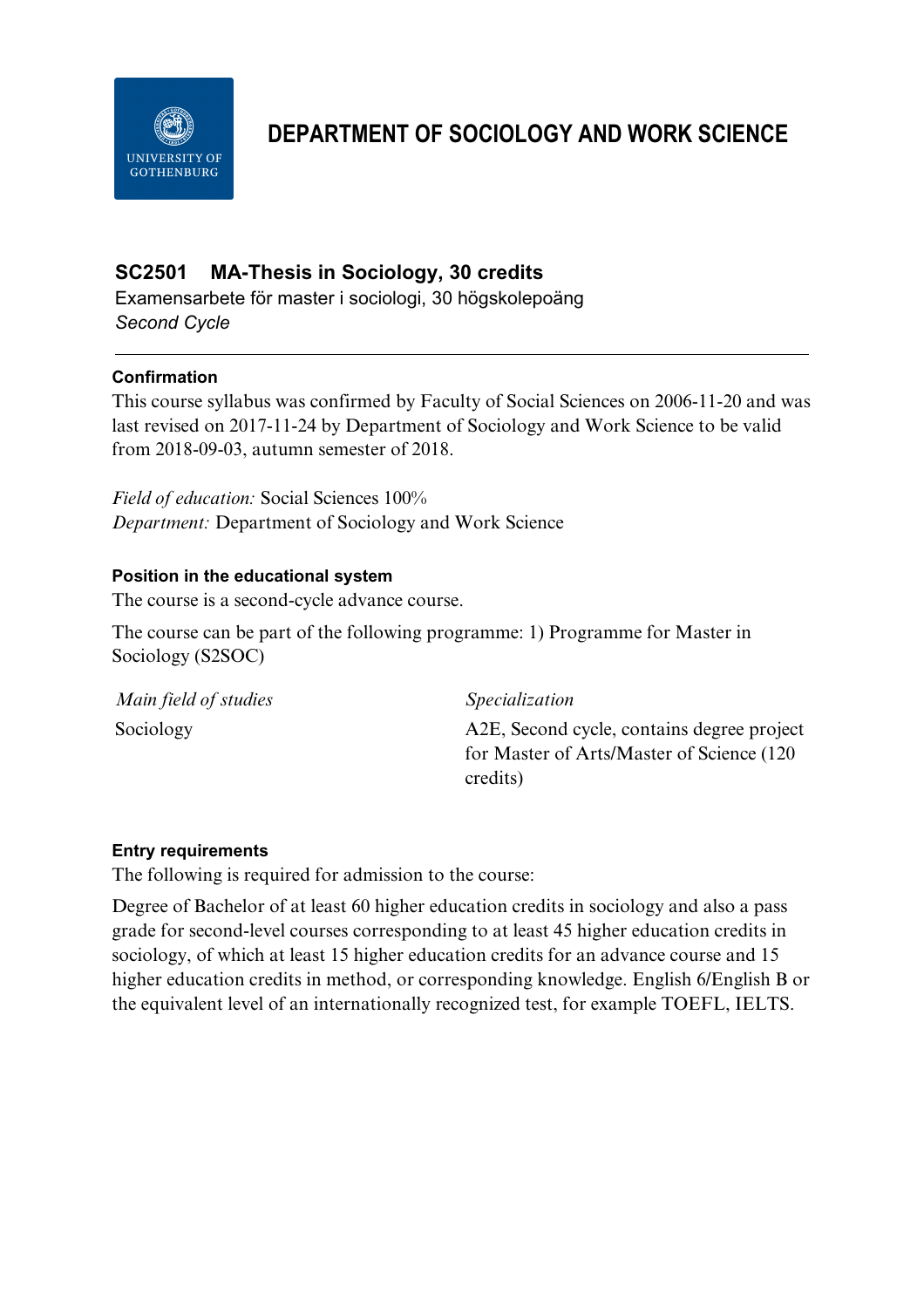## **Learning outcomes**

General: After completing the course, the student shall be able to present and defend a degree project with a clear and precise specialisation. The student shall demonstrate through their work a significant level of knowledge and a basis in theory and research within the sociological area of knowledge and also be able to describe and analyse social phenomena with high methodological and analytical skill and independence. Specifically the student shall be able to:

• delimit, formulate and perform a research task relevant to theory within the area and for the issue chosen, with a high level of independence and within given time frames;

• identify their need for further knowledge and by using adequate methods search for, compile and process empirical material relating to a social phenomenon, and also demonstrate a capacity to systemically integrate knowledge and analyse complex phenomena and issues;

• conduct their own independent high-quality assessments of research and development work considering relevant scientific, social and ethical aspects and also demonstrate those skills required to be able to participate in development work and independent work in other qualified national and international contexts;

• independently write and defend an academic paper that has a clear basis in sociological and other social scientific research and that contributes to knowledge in the field of study;

• independently conduct a public discussion and examination and position the work of others in a wider theoretical perspective.

# **Course content**

The course basically comprises the student implementing an investigation and writing an essay for 30 credits. This is done under the supervision of a supervisor who holds a Ph.D. with an appropriate competence profile in the Department. Supervision comprises meetings where the student's text basis is commented on and discussed. At the introductory phase the supervisor can also assist with the focus of the essay, research questions and structure. Alongside this, there is some scheduled teaching where aspects such as problem definition, academic acribia and argumentation are reviewed by the teacher managing the course.

# **Form of teaching**

*Language of instruction:* English Written assignments may be submitted in English or Swedish.